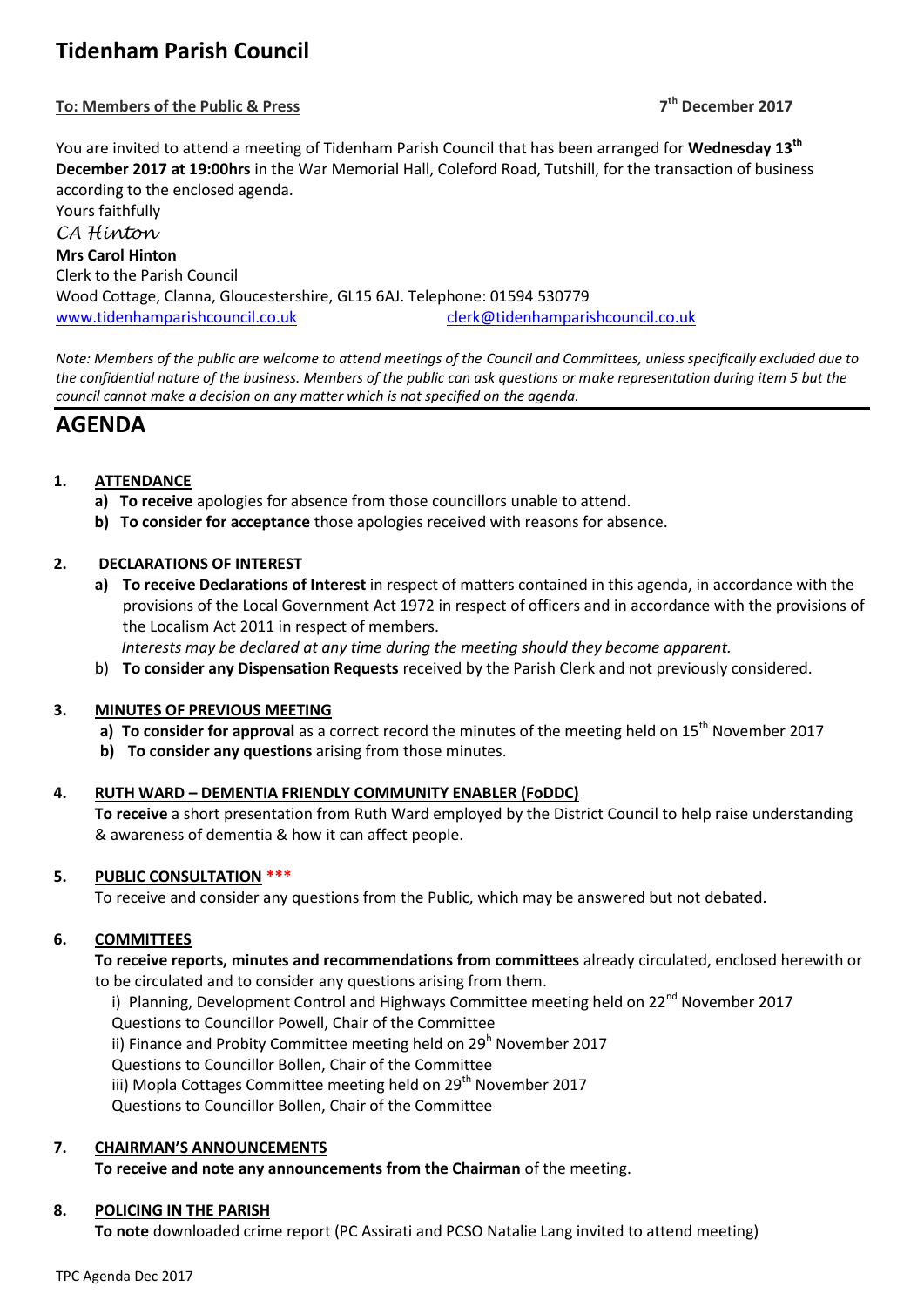# **9. PARISH CLERK'S REPORT**

**To receive and consider the Parish Clerk's Report**. All items requiring the council to make a decision are specified separately on this agenda.

# **10. FINANCE**

- **a) To approve payments** according to the Financial Statement for November 2017
- **b) To receive and approve the Financial Statement** for November 2017
- **c) To note** Receipts and Payments sheet as presented to the Finance and Probity Committee on 29<sup>th</sup> November 2017
- **d) To note** Budget Monitoring sheet as presented to the Finance and Probity Committee on 29<sup>th</sup> November 2017

# **11. DEFIBRILLATORS**

**(Beachley) - To consider** quotation for £20 plus VAT (total cost £24) for delivery cost of 60W Off Grid DIY Solar Power Unit from plug-in Solar (purchase of which agreed November 2017)

# **12. CLERK SALARY**

**To consider** increase of Clerk's salary to scale point 31 as per Contract of Employment (excerpt attached) from 1<sup>st</sup> January 2018. Annual salary rate £27,668 @ 37 hours per week - pro rata rate for 17 hours per week £12,712 per annum

# **13. BUDGET 2018/2019**

**To approve** proposed budget and precept of £94,606 (see page 4 Finance Committee minutes) as recommended by the Finance and Probity Committee

# **14. NEWSLETTER**

**To consider** draft newsletter if available by the time of meeting.

# **15. PUBLIC CONSULTATION – PLANNING, DEVELOPMENT CONTROL & HIGHWAYS COMMITTEE**

**To consider** amendment to Standing Orders item 1 as requested by the Committee to change conditions for public consultation at each Committee meeting.

# **16. INTERNAL AUDITOR**

**To consider** appointment of Internal Auditor for 2017/2018 from GAPTC Independent Auditor Service at a cost of £225 plus mileage @45p per mile

# **17. THE RISING SUN PUB – WOODCROFT**

**To consider** support in principle for the Save our Sun Group initiative following their presentation at the November meeting.

# **18. CORRESPONDENCE**

**To consider** any other correspondence as detailed in the Clerk's Report

# **19. COUNCILLORS' REPORTS**

**To receive and note** any matters which Councillors wish to raise and where appropriate add to the agenda for the following meeting or meetings of Committees.

# **20. FUTURE MEETINGS**

**To note** the dates of future Council and Committee meetings: Wednesday 20<sup>th</sup> December 2017 - Planning, Development Control and Highways Committee Wednesday  $10^{th}$  January 2018 – Amenities Committee Wednesday  $17<sup>th</sup>$  January 2018 – Full Council meeting